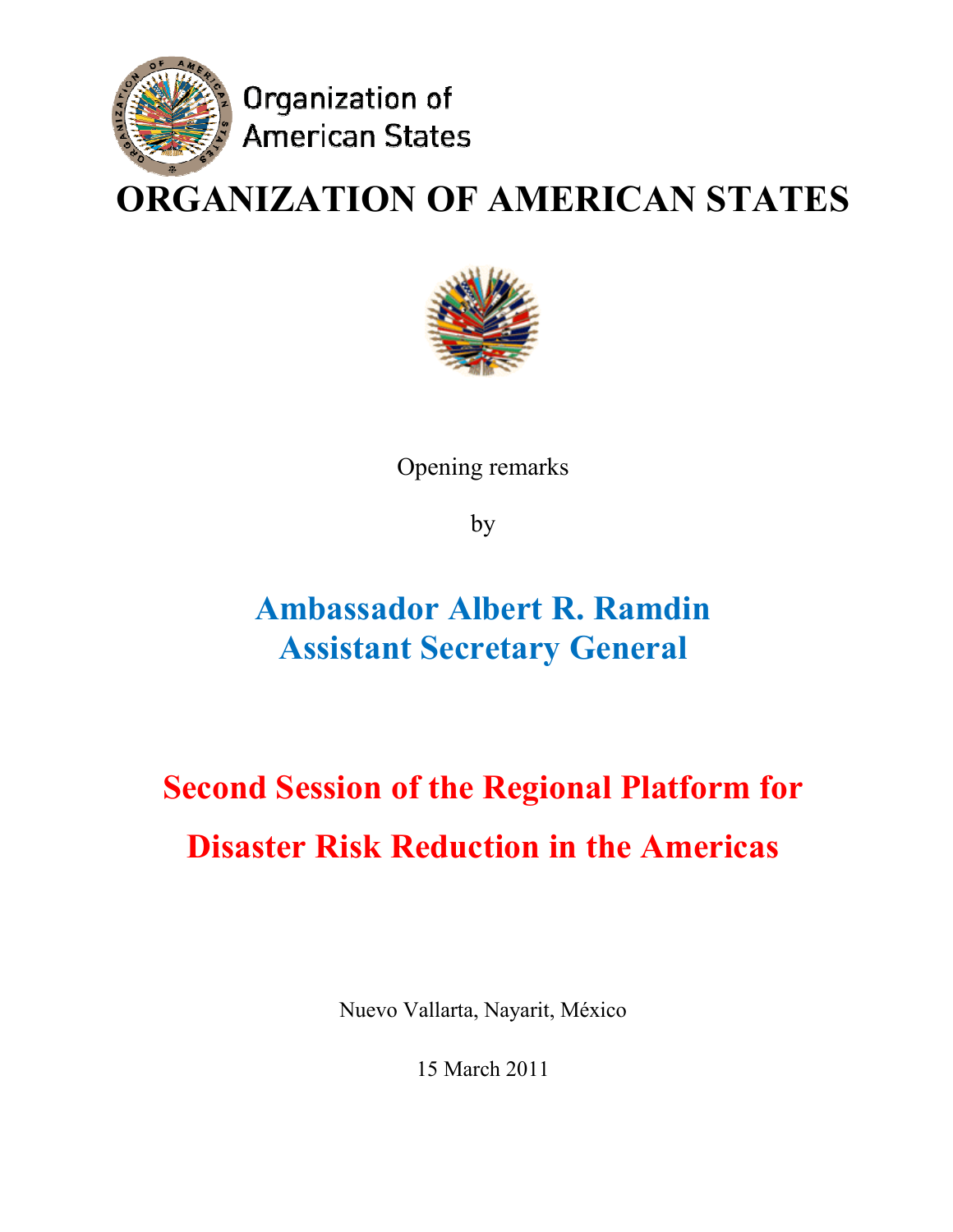

- Ms Patricia Sánchez Medina, General Secretary of Government of the State of Nayarit,
- Mr. Hector Miguel Paniagua Salazar, President of the Municipality of Bahia de Banderas, Nuevo Vallarta, Nayarit,
- Mrs Margareta Wahlstrom, UN Assistant Secretary General for Disaster Risk Reduction,
- Distinguished Ministers and Vice-Ministers,
- Ambassador Ernesto Céspedes Oropeza, Director General for Global Affairs of the Ministry of Foreign Affairs,
- Ms Laura Gurza Jaidar, Director General of the Civil Protection,
- Mr Magdy Martinez-Soliman, UN Resident Coordinator in Mexico,
- Representatives of International, Regional and Sub-regional organizations,
- Distinguished Delegates,
- Colleagues from the Inter-American System,
- Ladies and Gentlemen,

It is indeed for me an honor and privilege to be here with you this morning in such a beautiful place and in the company of such a diverse group of individuals. At the outset, allow me to express my thanks to the Government Mexico for hosting this important Second Session of the Regional Platform for Risk Reduction in the Americas. I also wish to place on record my appreciation to our local hosts, the State of Nayarit and the Municipality of Nuevo Vallarta for the excellent hospitality extended to me and the delegates since our arrival.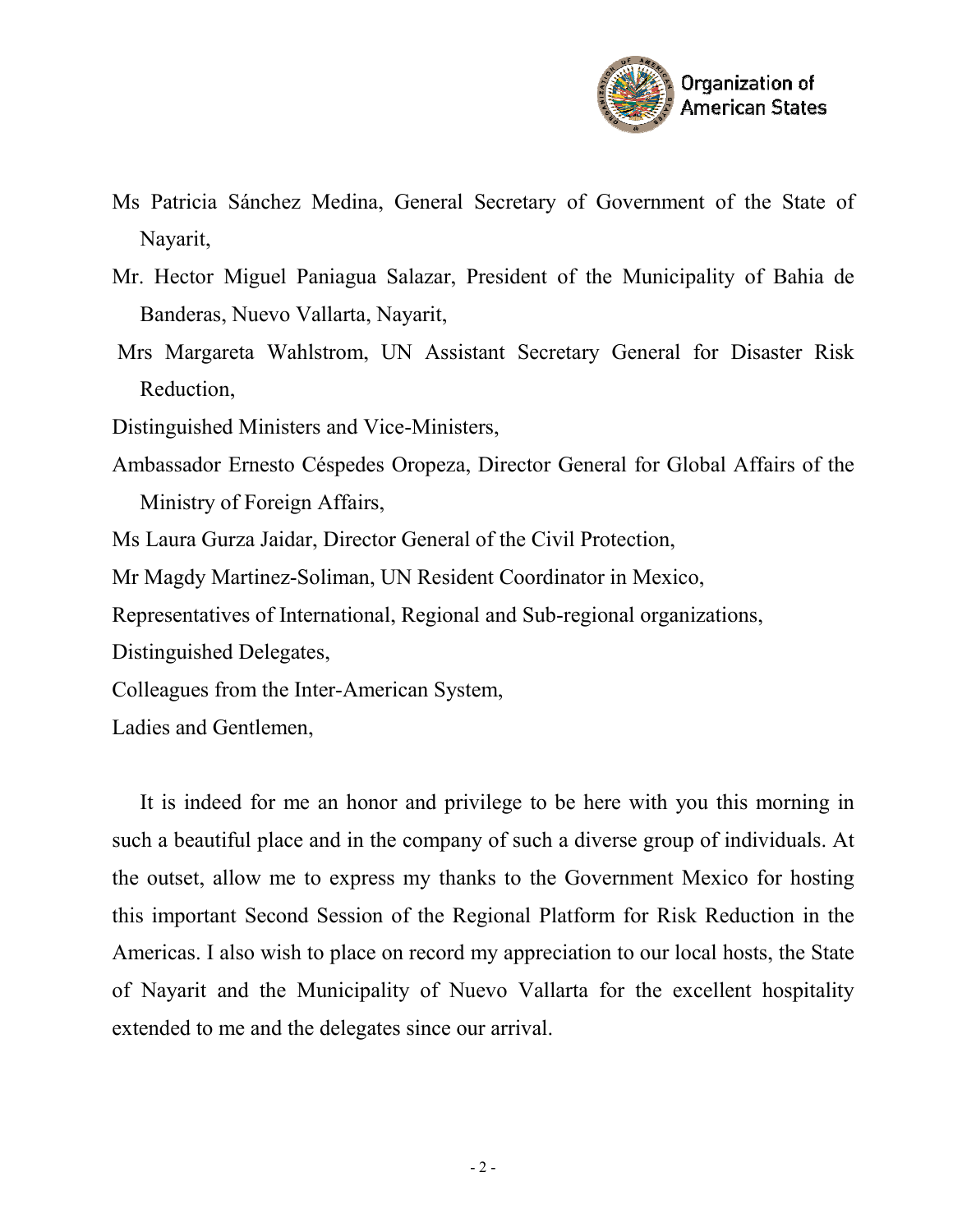

Ladies and Gentlemen, we have gathered as a very diverse community here today with one common purpose: to discuss ways to reduce disasters, to help our most vulnerable communities to become more resilient, and to prevent and mitigate the impact of natural hazards. We have to be better prepared so that, when natural hazards strike, we can manage them effectively and efficiently to avoid the loss of human life and the suffering of our sisters and brothers around the Americas and indeed the world.

Let us remember the recent earthquake and tsunami which hit Japan and caused enormous physical damage and resulted in many thousands losing their lives, an ongoing tragedy that has the full attention of the world community. We offer our condolences to the families of the victims and the Government and People of Japan.

I take this opportunity to commend the Government of Mexico for the leadership and determination towards the objectives and principles of the Hyogo Framework for Action and the commitment towards a collective approach in the Americas for reducing disasters.

Two years ago, when we first gathered in Panama for the First Session of the Regional Platform for Disaster Risk Reduction in the Americas, we were in the midst of an economic and financial crisis that uncovered the cycle of socioeconomic development and disaster reduction. And while we seem to have emerged from that crisis and are on our way to sustained growth, recent events prove once again that sustainable development cannot be pursued successfully unless risk management is well integrated into development policy and planning.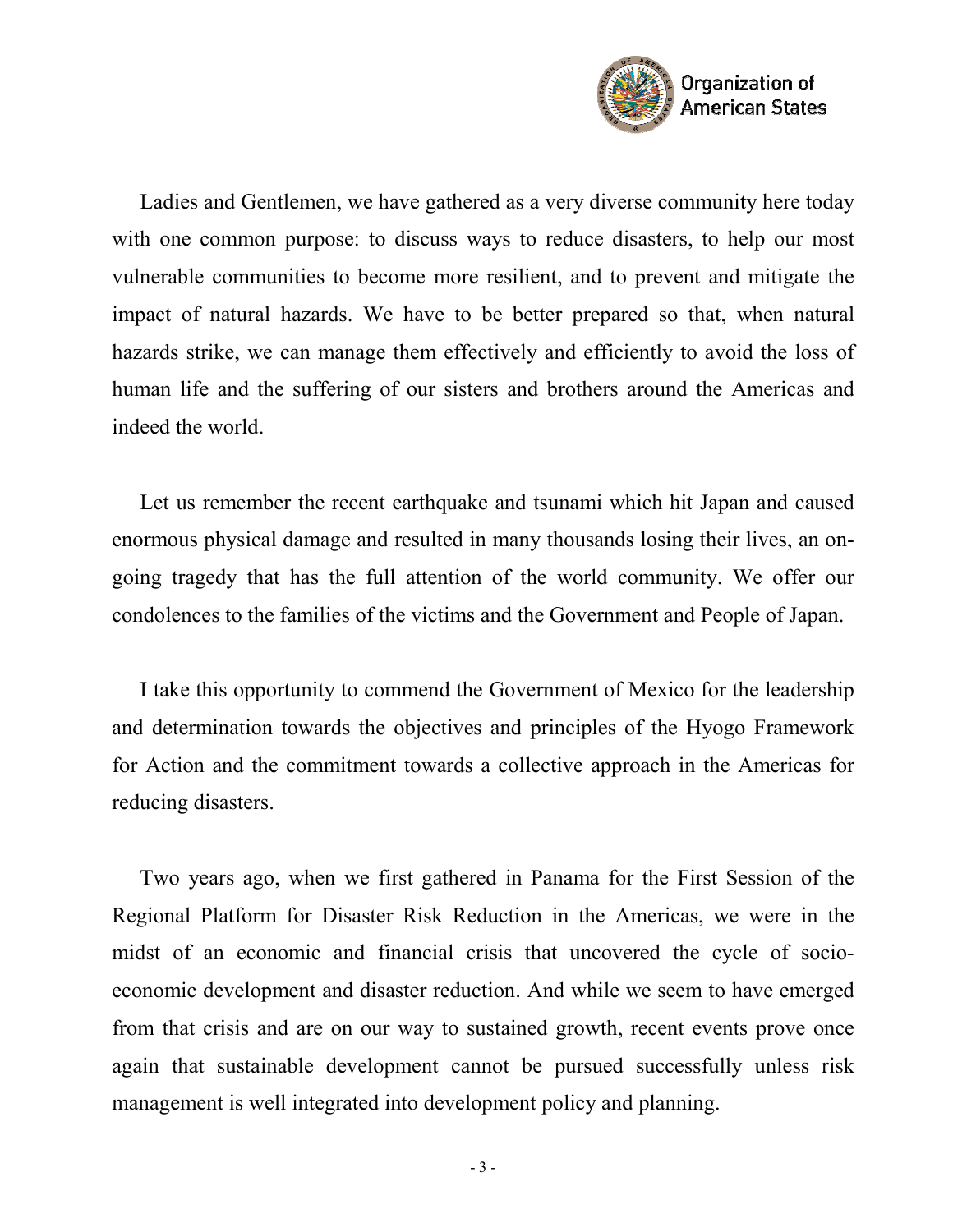

Developments and challenges related to poverty, imbalanced and unplanned urbanization, poor governance, social exclusion and inequality, and deteriorating eco-systems exacerbate the vulnerability of small economies and most volatile communities to the externally generated financial and economic shocks, making it difficult for these financially strained economies to effectively and timely respond to the impact of natural hazards.

This Second Session finds us at the dawn of a new decade. The decade, to which we just said good bye, the 2001-2010, was marked in the Americas by devastating disasters that amounted to over 260.000 deaths and 440 billion US Dollars in damages. With more than 900 disasters recorded in our region, some come first to our memory.

The earthquake of January 12 of 2010 in Haiti, the deadliest of all, claimed the lives of over 220.000 people and affected more than 3.5 million. This disaster epitomizes best the underlying causes of disasters to which the Hyogo Framework for Action refers to, in the priority action number four, rooted deeply in failing development processes, extreme poverty and poor governance.

Hurricane Katrina, on the other hand, the most costly of all, in the summer of 2005, left behind a staggering path of damages for over 125 billion US Dollars, killing over 1.800 people and affecting more than 500.000. And while Katrina also underscored the issue of poverty in the richest nation in the Americas, it best typifies the trans-boundary impact of disasters.

 $-4-$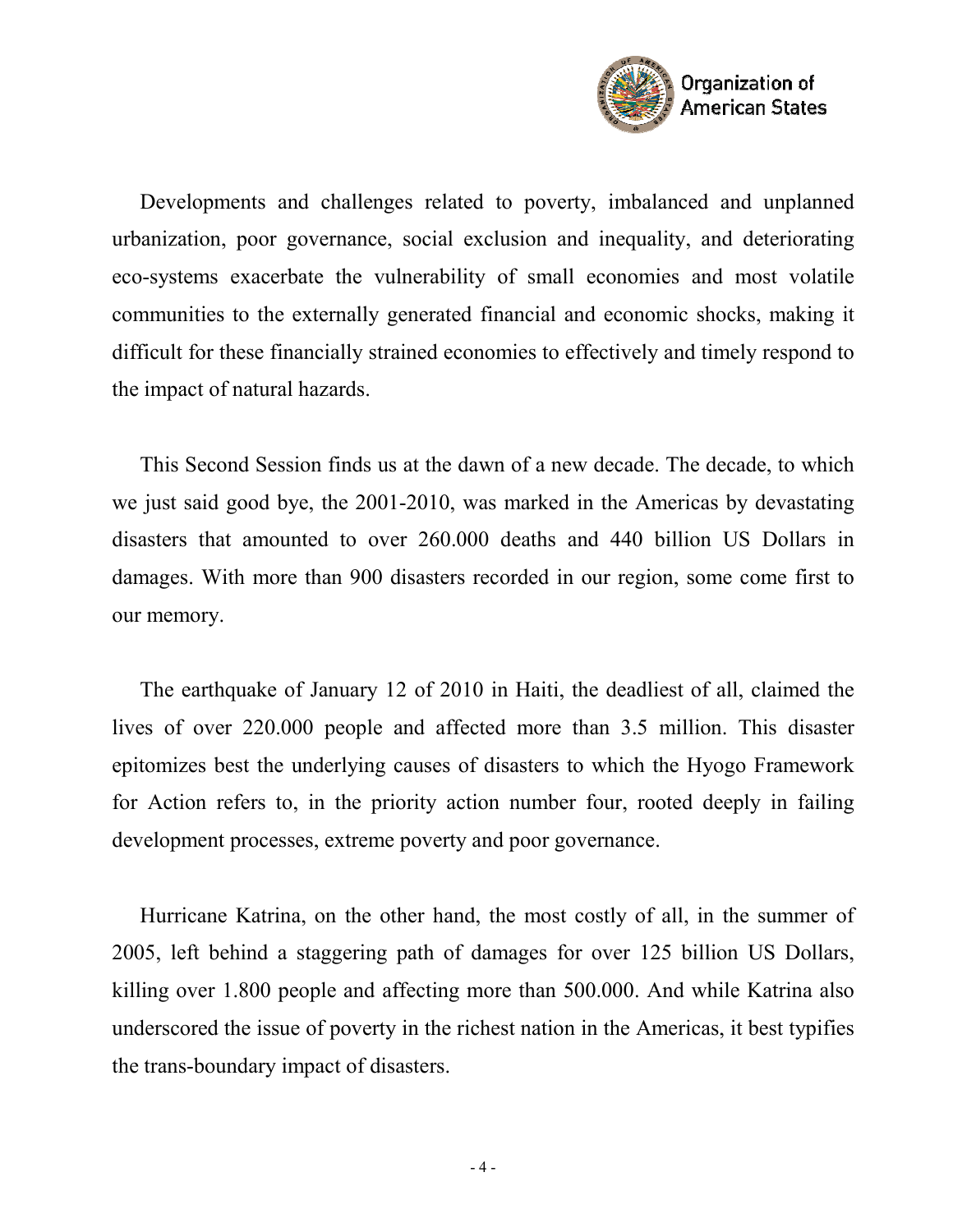

But let's be clear on this, while hurricanes, earthquakes and tsunami's may not respect international boundaries, the impact of natural hazards do, because they are not the result of a natural phenomenon, but are due to poor planning and placement of vulnerable communities and infrastructure in the path of natural phenomena without consideration of the associated risks.

Katrina, however, is testimony to the way in which the impacts of disasters do cross state and international boundaries. While Katrina mostly impacted the states of Louisiana, Mississippi, and Alabama, whose combined GDP was only 61% of the GDP of Florida, and poverty rates in New Orleans reached 18.4% compared to national average of 11%, the impact of Katrina spread well beyond the three states and the US territories. With 95% of the refining capacity of Louisiana severed, US refining capacity was reduced to about 30%. And with only 1% of the US work force, it accounted for about 150 billion US Dollars of country's external trade in oil, steel, and grain. This in turn significantly impacted the fiscal accounts of the US, as well as GDP growth in Latin America and the Caribbean, as exports to the US were reduced.

Ladies and gentlemen, no corner of the Americas is immune to disasters; and while the poor remain the most vulnerable, unsustainable development, unplanned and fast urbanization, and environmental degradation are soon catching up, even with the wealthiest nations, communities and individuals. And in a globalized world with interdependent economies, disasters are no one exclusive business, but everybody's.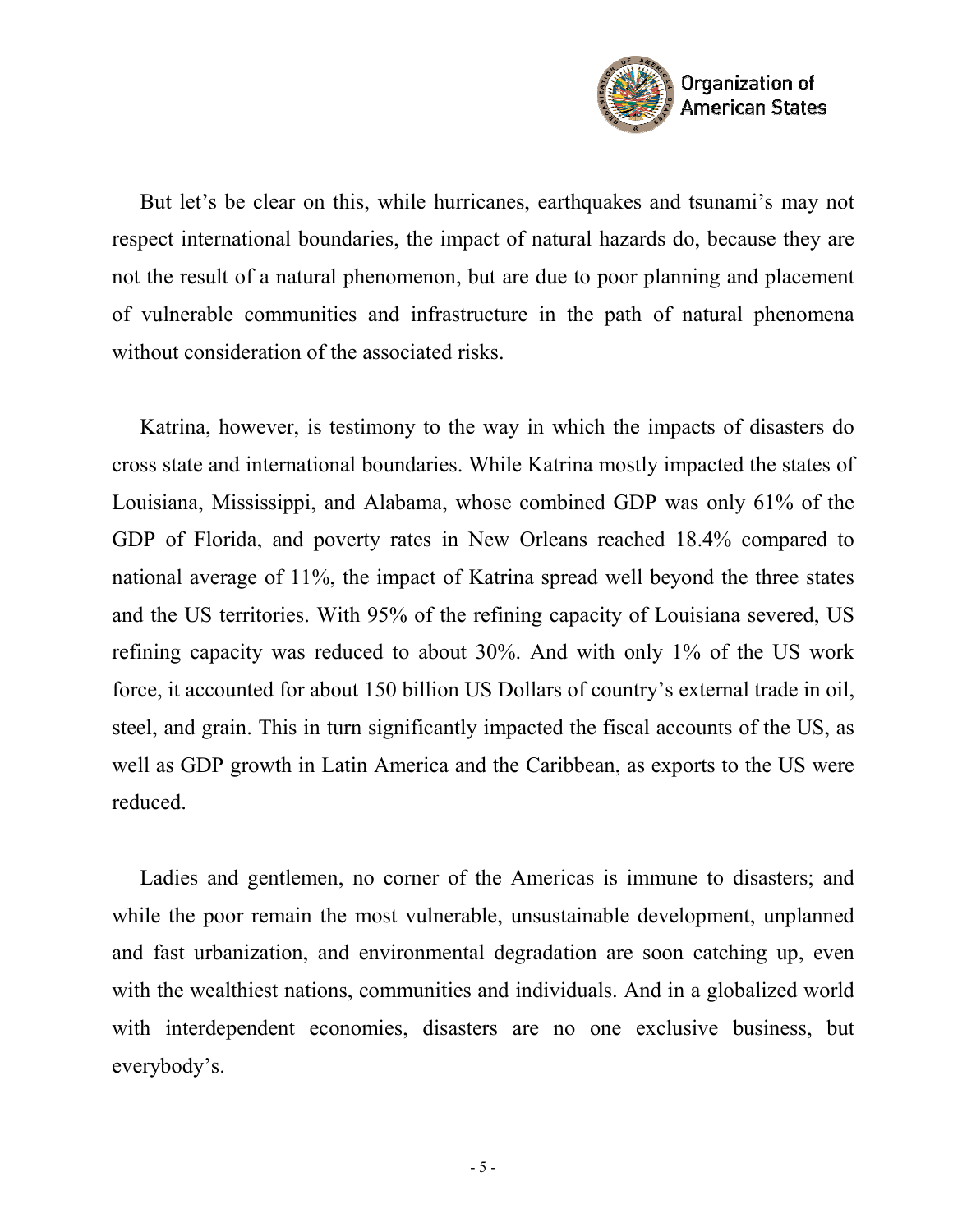

A simple look at these events, their causes and impact, leave us in no doubt that the aftermath of natural hazards is anything but natural; that risk is an integral component of development, which can only be reduced by investing in vulnerability reduction and disaster mitigation; and through sound governance that ensures participation of all government sectors and levels, as well as all segments of civil society, as well as enforcement of laws, rules and regulations and promotes best practices and incentives.

And this is what our Regional Platform is all about. And when I say our, I say of all of us, not the national governments alone, or the inter-governmental organizations and the international cooperation alone, but all of us, we all have a shared responsibility, individually and collectively. It is about sharing and integrating responsibilities and accountability. It is about working all together for one single cause, to reduce loss of lives and suffering, and instead achieving the well-being and prosperity for all.

The good news is that last decade was also marked by decisive progress in the formulation and implementation of policy and programs for disaster risk reduction in the Americas. Most recent are the reforms and programs set for by the Government of Peru in the aftermath of the 2007 earthquake that shattered the city of Pisco, with the creation of a Land Management Program, whose main purpose is to develop actions for the prevention of natural disasters, and the reduction of risk in the areas of housing, sanitation and urban planning; the Reconstruction Program with Transformation that the Government of Guatemala has just launched after the pass of Aghata and the eruption of Pacaya;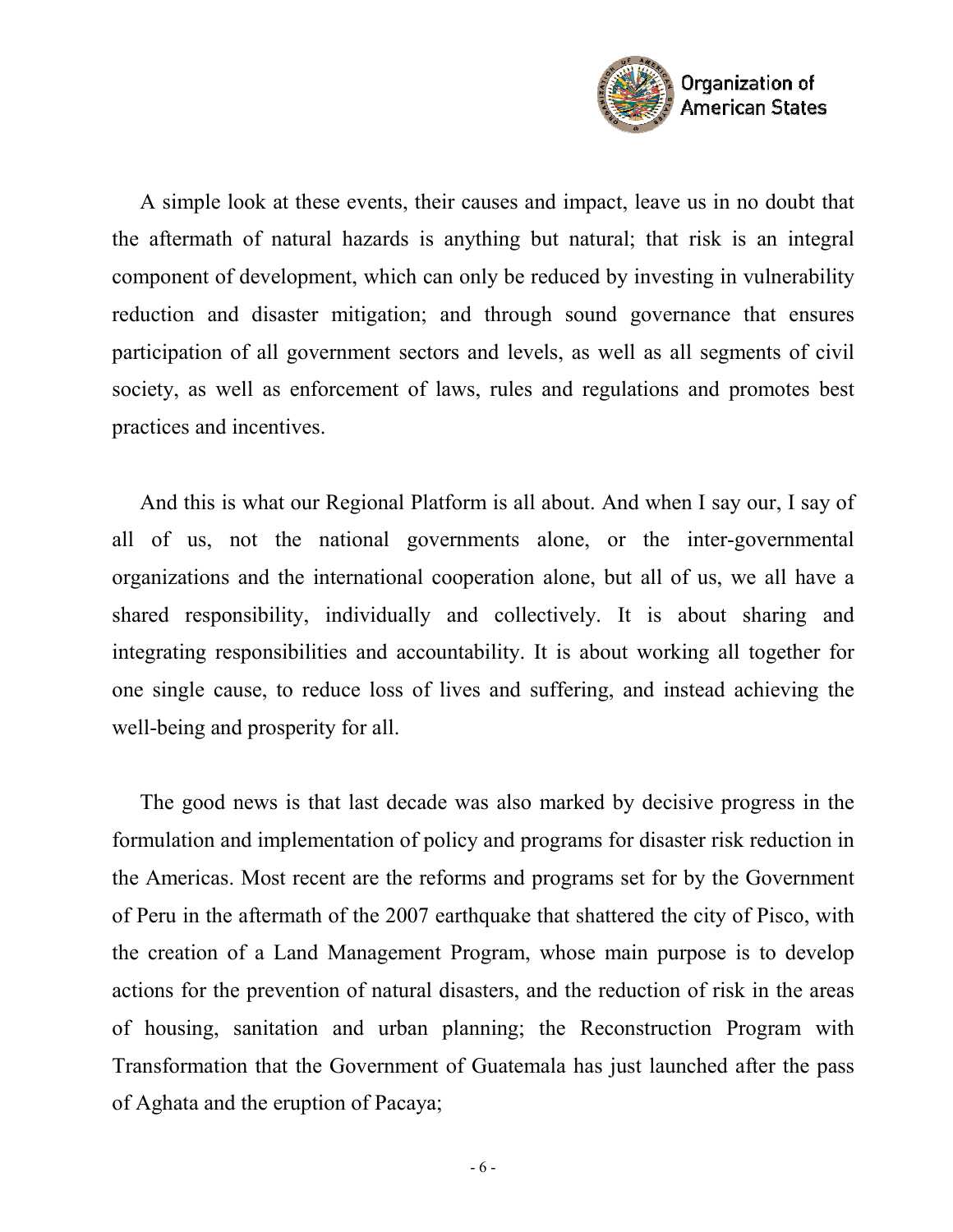

and the reforms undertaken by the Government of the Dominican Republic to make Risk Reduction a core element of their land use planning and development strategy and programs, to mention a few undertaken by national governments.

At the sub regional level, the work of sub regional intergovernmental organizations has been remarkable, such as the Central American Coordination Center for Disaster Prevention (CEPREDENAC) and its 2006-2015 Regional Disaster Reduction Plan; the Caribbean Disaster Emergency Management Agency (CDEMA) and its 2007-2012 Comprehensive Disaster Management Strategy and Programme Framework; and the Andean Committee for Disaster Preparedness and Relief (CAPRADE) that has prepared the 2005-2015 Andean Strategic Plan for Disaster Prevention and Response. In the MERCOSUR, the creation of the Specialized Meeting of Socio-Natural Disaster Reduction, Civil Defense, Civil Protection and Humanitarian Assistance, known as REHU, also marks a significant milestone in the past decade.

At the regional level, the adoption by the OAS Permanent Council of the Inter-American Strategic Plan for Policies on Risk Reduction, Risk Management, and Disaster Response, in 2003; and the recognition of the OAS General Assembly, in 2007, of the Inter-American Network for Disaster Mitigation "as the permanent hemispheric mechanism for strengthening practical cooperation … in the area of disaster reduction" represent two significant milestones.

Allow me now to speak to some of the challenges we will face in this new decade.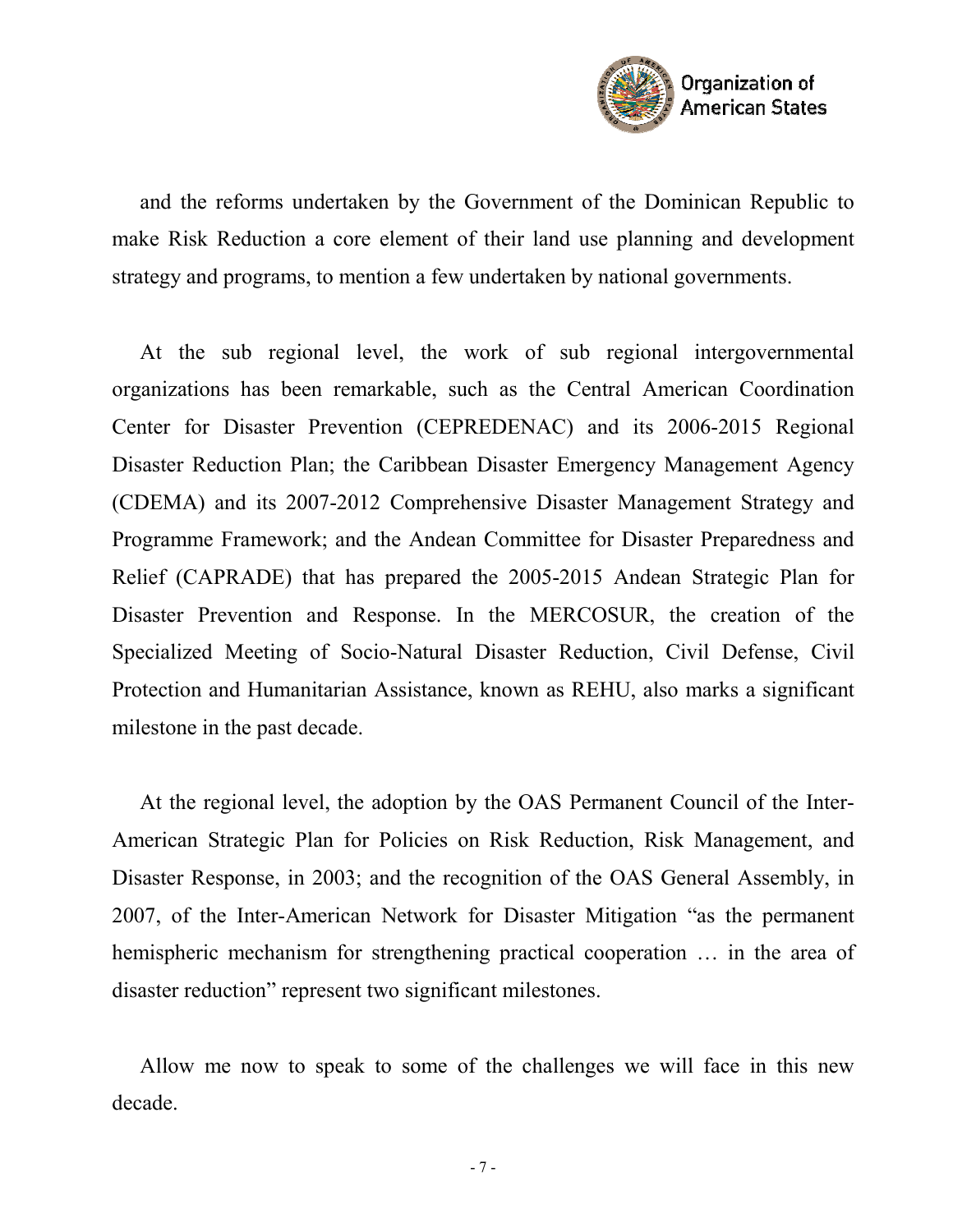

Increasing attention to Climate Change and the need to advance strategies and measures for Adaptation add a new layer of complexity to the integration of Disaster Risk Reduction into Development Policies and Plans. Inter-institutional coordination at all levels, but particularly at the national level, will become even more critical so as to effectively use existing, and in many case limited, financial resources to reduce vulnerability and mitigate disasters, while advancing Climate Change Adaptation strategies and programs.

The Second Hemispheric Encounter which took place in April of 2009, in Santa Marta Colombia, under the auspices of the Inter-American Network for Disaster Mitigation, and in collaboration with UNISDR Americas and the Government of Colombia, yielded valuable lessons and recommendations in that regards.

Perhaps the single most important message that came out of Santa Marta is that investing in Disaster Mitigation is investing in Adaptation to Climate Change. Building capacity to prevent disasters today will build capacity to prevent them tomorrow. We must invest in the effective adoption of multi-hazard resilient building codes and in land use planning and zoning that integrates risk assessments with full consideration of Climate Change scenarios as a key component of Disaster Prevention programs. And being better prepared today will find us better prepared for tomorrow. Early warning systems for climate-related hazards, such as wind storms, floods and droughts, must make full use of advances in science and technology to increase preparedness time, by providing accurate weather and hydrological forecast.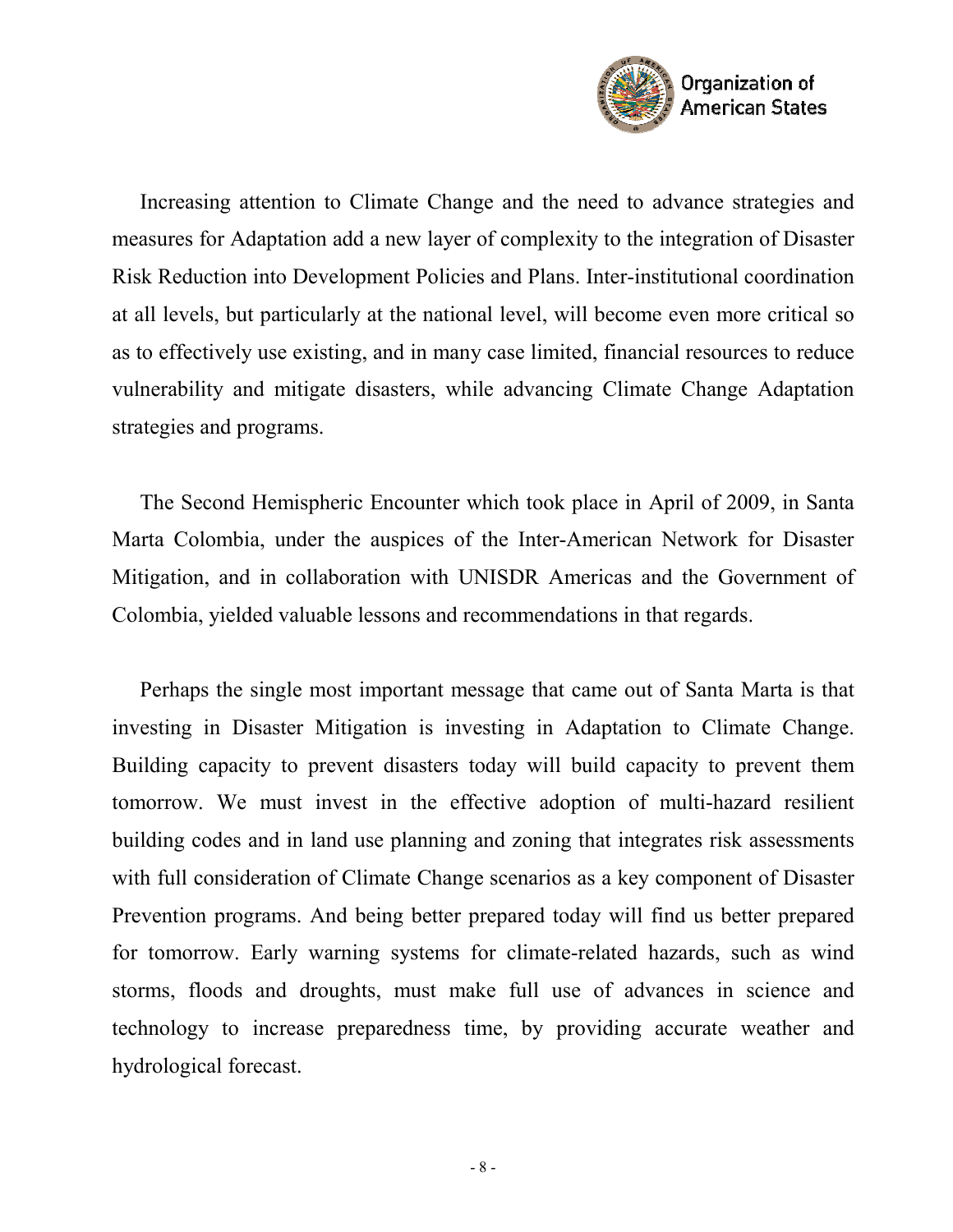

Another challenge lies on the changing conditions in disaster response and humanitarian assistance. International Response and Humanitarian Assistance have been on the rise in the last decade, showing more Governments from within the region offering assistance in response and relief, as well as humanitarian assistance. And there are also an increasing number of non-traditional international humanitarian organizations that, all combined with lack of capacity in the assisted countries to identify their needs and manage disasters, result in lack of coordination of the international humanitarian assistance, response and relief efforts. Emergencies are becoming increasingly more difficult to manage. The need for a hemispheric coordinated mechanism for response and humanitarian assistance is an imperative and more relevant than ever before.

The OAS has been intensively working on this matter for the past two years as per the mandate of the General Assembly, and we commend our member States for their restless efforts in improving coordination and preparedness. Chaired by the Alternate Representative of Argentina, and with the Alternate Representatives of the Dominican Republic and Haiti as Vice-chairs, the Joint Working Group of the Permanent Council of the OAS has organized and presented five technical meetings in 2010 to evaluate the performance of the international response and humanitarian assistance in the past years, and is currently working on a diagnosis and action plan that we are all confident will guide our work in the years to come for a more effective and efficient response and humanitarian assistance. I am sure that delegations will share the findings of the Joint Working Group at the meeting and subsequently insert in the proposals from this Regional Platform to the Global Network meeting later this year.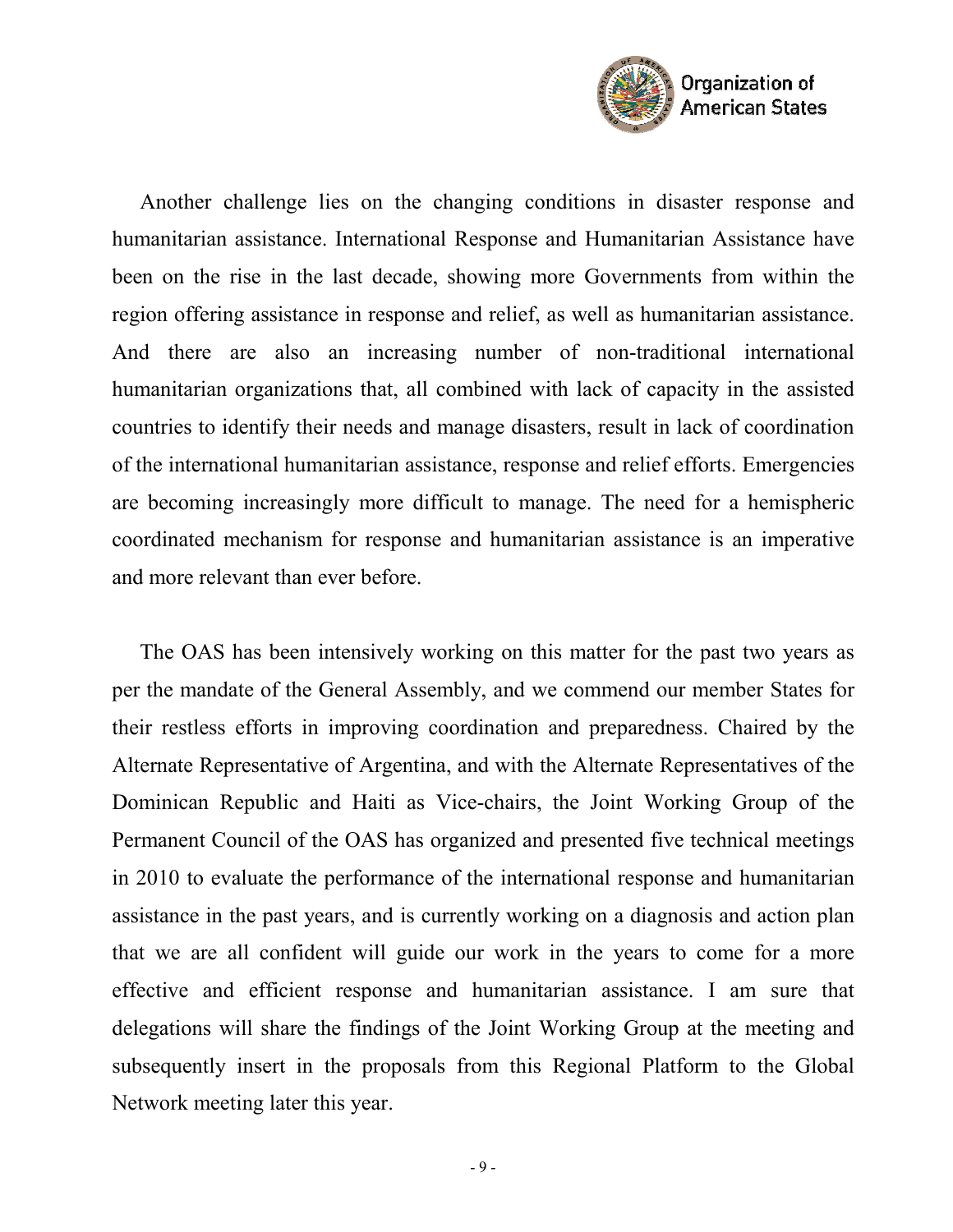

Ladies and gentlemen, as much as we recognize the progress made at all levels, there is still a pending issue that has to do with need for a mindset shift or change in the way we consider risk reduction. In terms of the Disaster Paradigm we need to move from a *responsive* to a *proactive* approach; from one that sees disasters as natural events that bring destruction on to a few unlucky nations and communities to one that sees disasters as the result of socio-economic processes, where the few unlucky nations and communities are NOT so few. And from one that sees disasters as a problem of a few to one that recognizes that, in a global and interconnected world, disasters spread over and across municipal, state and international borders, making it a business of everyone.

In this regard I believe that the results of the First Session of the Regional Platform for Disaster Risk Reduction in the Americas, back in April of 2009, must be embraced decisively. We must improve collaboration in our daily work. We must improve our ways to do business so as to ensure we use all our resources to their full potential, and avoid not only the waste of resources, but the creation of additional burdens on our governments and communities.

We have to use the academia and universities to their full potential to educate the policy and decision makers of tomorrow. We have to engage private enterprises to increase resilience of local communities and improve their standard of living. We have to work with community leaders and grass root organizations, religious groups and cooperatives, to organize our communities, to get them prepared and to assist them in reducing their vulnerability.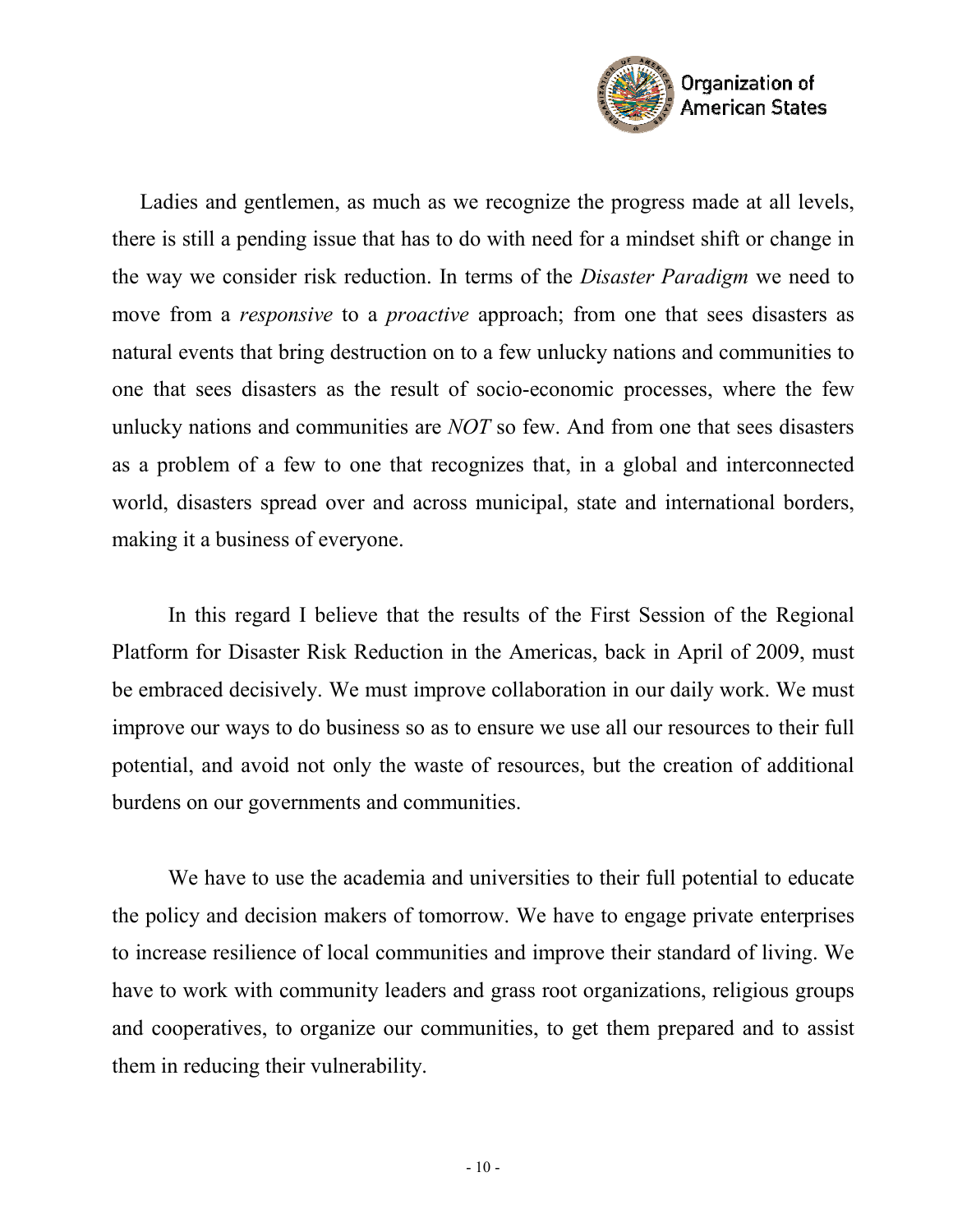

We have to coordinate the efforts of the international cooperation so as to optimize resources for the good of our most vulnerable people and not to the benefit of a few. And we must all work together under a single objective leaving aside our personal and institutional aspirations that do not contribute to the final goal.

Assistant Secretary General Wahlstrom, I would like to thank the secretariat of UNISDR for your support and commitment to our region, and for trusting our Organization in this partnership that began at the First Session of the Global Platform, back in June of 2007, when we first signed the cooperation agreement for "advancing the implementation of the Hyogo Framework for Action in the Americas and the (OAS) Inter-American Strategic Plan, … seeking to optimize the use of resources throughout the region."

I must recognize the outstanding work of all the individuals that made this event possible and, I am sure, a success. Special recognition goes to Liliana López Ortiz of the Secretariat of Foreign Affairs of Mexico, Ana Lucía Hill Mayoral of the General Directorate of Civil Protection of Mexico, and Ricardo Mena Speck, Head of the Regional Office for the Americas of UNISDR.

Ladies and gentlemen, we have no easy task ahead of us, especially given the realities of more and intense natural hazards affecting our economies and social life. We cannot avoid, nor ignore these harsh realities, all we can and indeed must do, is prepare to the best of our abilities.